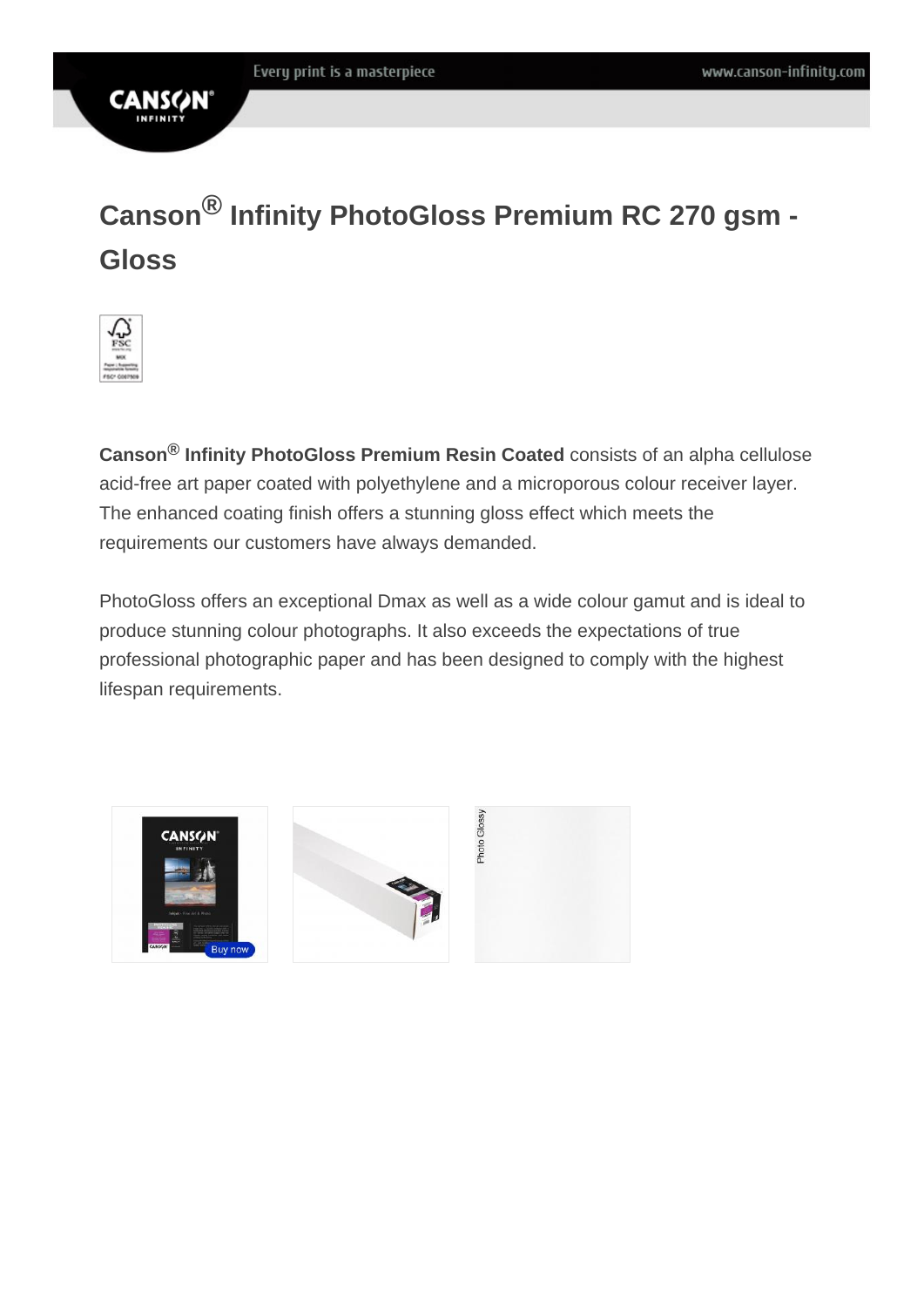#### **References and size For the PhotoGloss Premium RC product**

| <b>Weight (gsm)</b>        | 270                                                       |  |
|----------------------------|-----------------------------------------------------------|--|
| Thickness (um)             | 271                                                       |  |
| <b>Surface feel</b>        | Extra smooth                                              |  |
| <b>Surface finish</b>      | Gloss                                                     |  |
| <b>Composition</b>         | 100% alpha-cellulose                                      |  |
| <b>CIE Whiteness</b>       | 135,55                                                    |  |
| <b>Acid free paper</b>     | Yes                                                       |  |
| <b>OBA</b> content         | Moderate                                                  |  |
| <b>Drying time</b>         | Immediate                                                 |  |
| <b>Water resistance</b>    | High                                                      |  |
| ISO 2471 Opacity           | 96                                                        |  |
| <b>Internally buffered</b> | Yes                                                       |  |
| <b>Additional comments</b> | Optimised for pigmented inks.<br>Compatible with dye inks |  |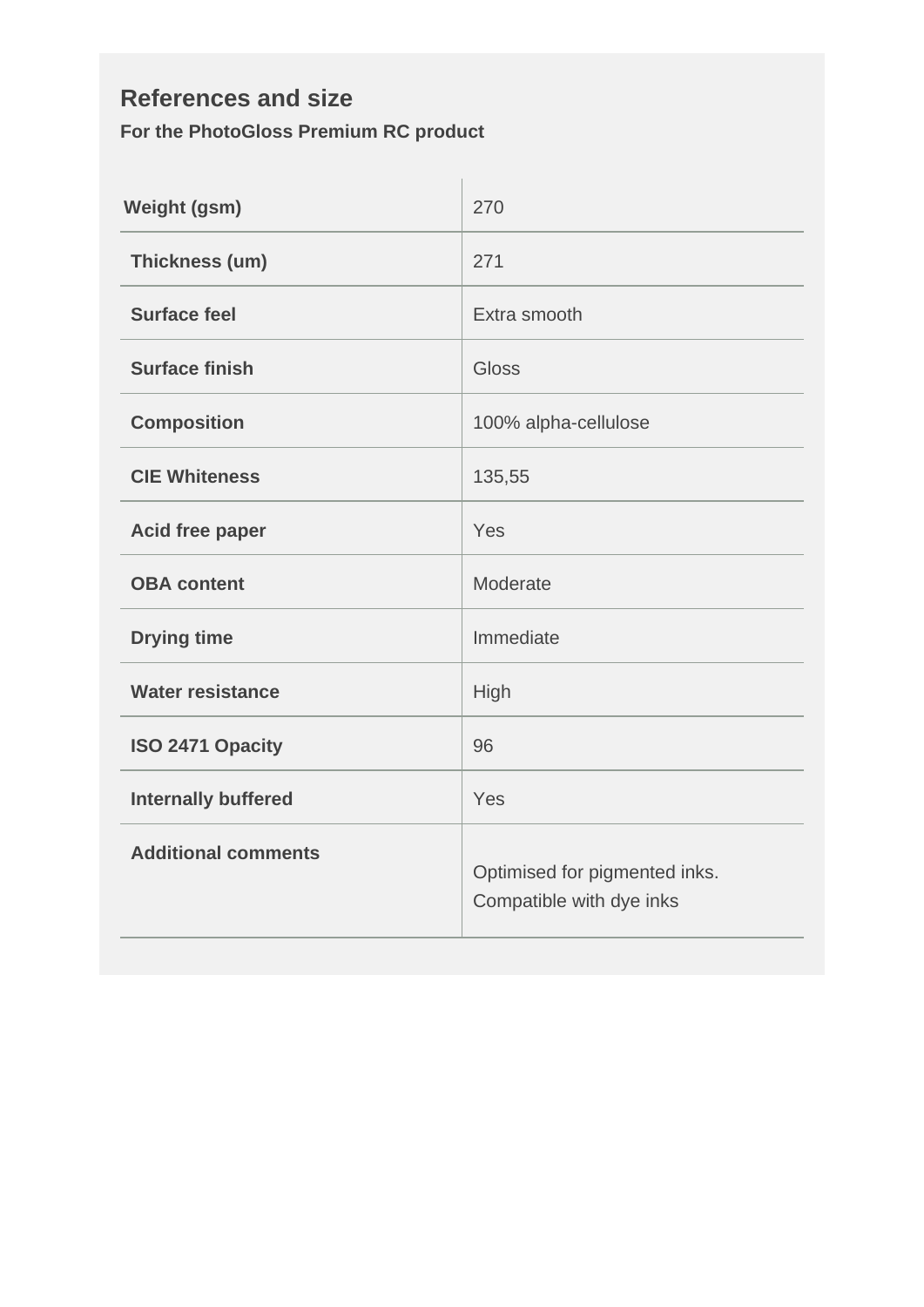### **Technical specifications For the PhotoGloss Premium RC product**

| <b>Reference</b> | <b>Format</b>                    | <b>Packaging</b>               |  |
|------------------|----------------------------------|--------------------------------|--|
| C206231000       | 8.5" x 11"                       | Box - 25 sheets*               |  |
| C206231001       | $11" \times 17"$                 | Box - 25 sheets*               |  |
| C206231005       | 13" x 19"                        | Box - 25 sheets*               |  |
| C206231003       | A4                               | Box - 25 sheets                |  |
| C400045640       | A4                               | Box - 250 sheets               |  |
| C206231004       | A <sub>3</sub>                   | Box - 25 sheets                |  |
| C206231005       | $A3+$                            | Box - 25 sheets                |  |
| C200001661       | A2                               | Box - 25 sheets                |  |
| C200001666       | 17" x 100'<br>0.432 x 30m        | 1 Roll - 3"<br>$(7.62cm)$ Core |  |
| C206232001       | 24" x 100'<br>$0.610 \times 30m$ | 1 Roll - 3"<br>$(7.62cm)$ Core |  |
| C206232003       | 44" x 100'<br>1.118 x 30m        | 1 Roll - 3"<br>$(7.62cm)$ Core |  |
| C200004798       | 60" x 100'<br>1.524 x 30m        | 1 Roll - 3"<br>$(7.62cm)$ Core |  |

\*US only